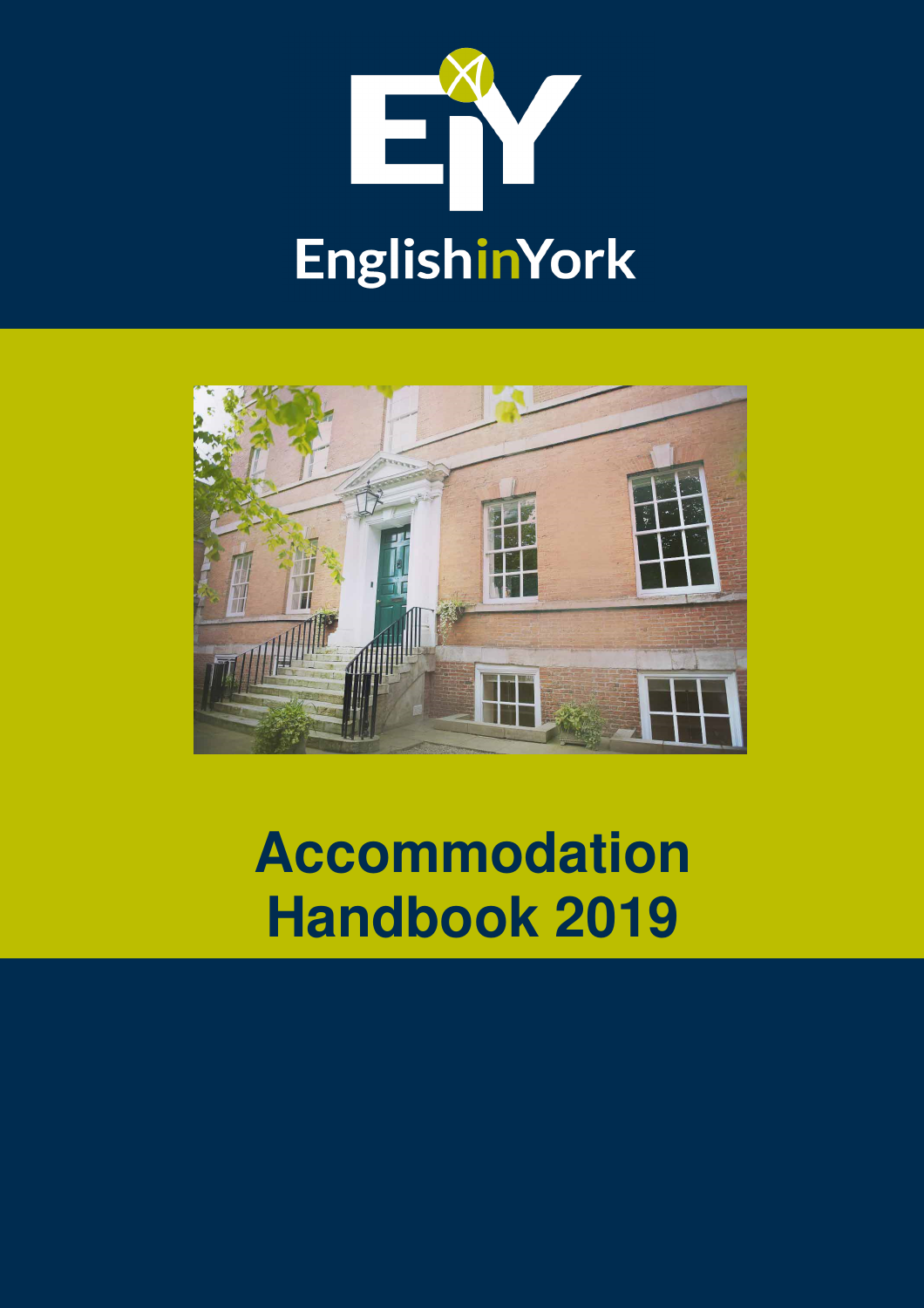# **Accommodation in York**

Staying with a host family, or 'Homestay', is an excellent way to practise your English outside the classroom.

English in York pay special attention to our Homestay accommodation service. Our **Accommodation & Welfare Officer, Ms Rebecca Dunmore**, inspects and selects all of the families and their homes, in accordance with British Council guidelines.

## **What can you expect from Homestay accommodation?**

|           | Care and conversation! Your family will make you feel welcome and try to<br>include you in normal family life.                                                                                                             |   |
|-----------|----------------------------------------------------------------------------------------------------------------------------------------------------------------------------------------------------------------------------|---|
| $\bullet$ | All students will have their own bedroom unless they request otherwise.<br>There will be an appropriate area to study, either in the bedroom or<br>elsewhere in the home. Students will usually share the family bathroom. |   |
| $\bullet$ | There will be no speaker of the same first language in the house, unless<br>specifically requested.                                                                                                                        |   |
| $\bullet$ | Breakfast and evening meal will be provided every day.                                                                                                                                                                     |   |
|           | Lunch is provided on Saturdays and Sundays. If you are going on an<br>excursion you can politely ask your host for a packed lunch.                                                                                         |   |
| $\bullet$ | Lunch is not provided on school days (Monday to Friday). Students are<br>expected to purchase their own lunch.                                                                                                             | X |
| $\bullet$ | All bedding and towels will be provided. The family will also be happy to<br>include your laundry with the family wash, or allow you to use the facilities.                                                                |   |
| $\bullet$ | All families hosting students under the age of 18 are DBS approved (which<br>means they have passed criminal records checks) to ensure that they are<br>fit to accommodate children.                                       |   |
|           | All properties are required to have a Gas Safety certificate, to ensure<br>appliances in the property are safe.                                                                                                            |   |

If you have any **medical conditions or special dietary needs,** we must be notified at the time of booking. Please complete and return the medical information request form. A lot of our host families have dogs as pets. If you have an allergy to dogs we will ensure that your host does not have a dog. It is not always possible to provide pet free homes as a preference.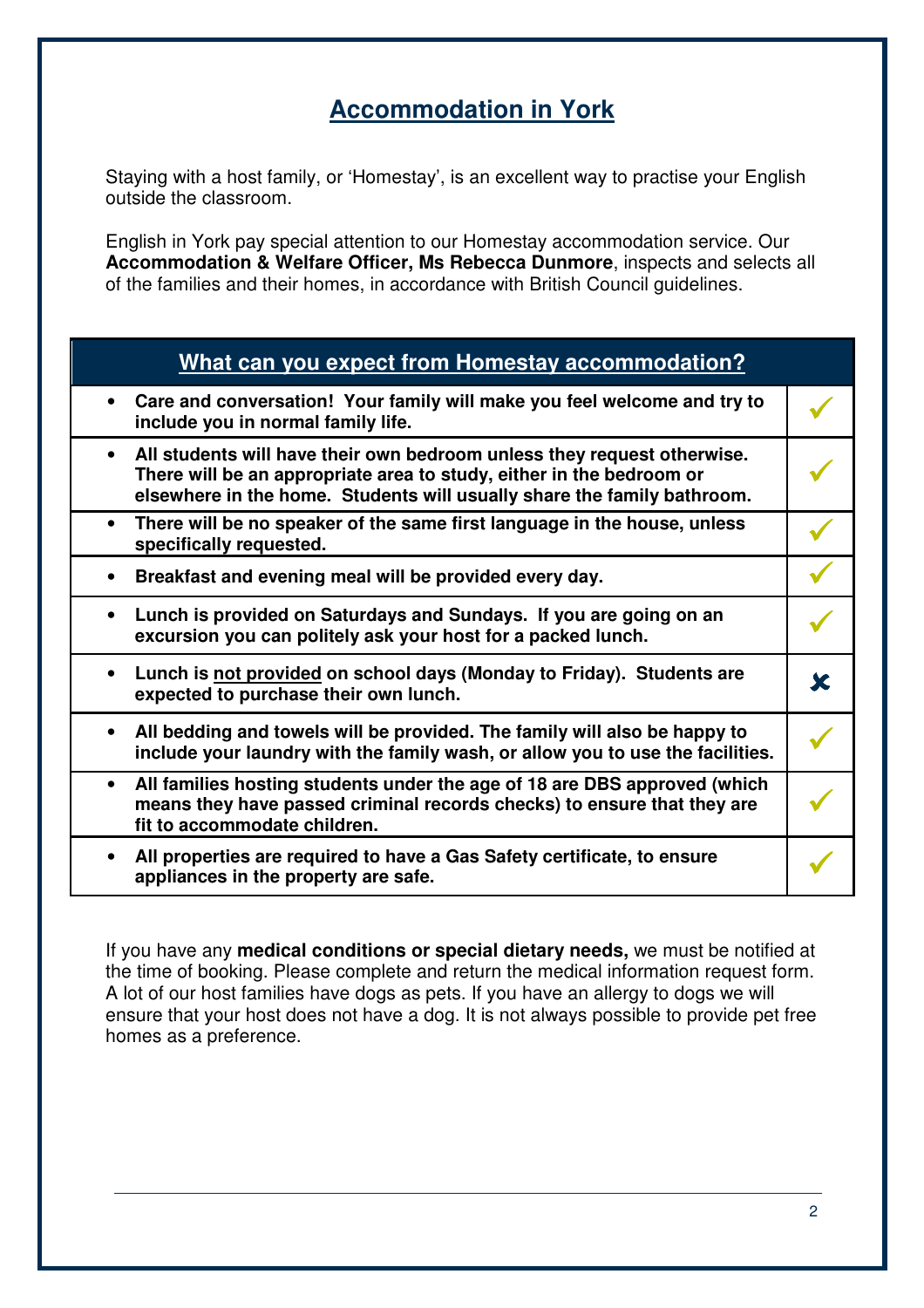# **Homestay Accommodation**

Our Homestay families live in many different areas around York. The majority of students travel by bus to school. The centre of York is not a residential area and very few hosts or other York residents live there.

#### Payment of Homestay accommodation fees

Payment for Homestay accommodation is made direct to English in York: students should not pay their host family.

Accommodation usually begins on the Saturday or Sunday evening preceding the course and is charged for at the daily rate. If you want to arrive on a different day, please contact the person who has processed your booking.

#### Information about living in Homestay accommodation

Your host family will do their best to make you feel 'at home', but some things may seem strange at first. Please ask your host if there is anything you are unsure of.

## British families

Many different people choose to become Home stay providers, some will be older people whose children have grown up and left home, some will be single people who live alone and others may be one parent with children. All of these people are able to offer a warm welcome to International students.

#### What to expect from your homestay

The host agrees to provide the following for the student;

- A clean and tidy private bedroom (unless the student has requested to share)
- A bed
- A table or desk (or a suitable place elsewhere for student to study)
- A chair
- A Wardrobe (or adequate hanging space)
- A mirror
- A chest of drawers (or similar)
- Adequate heating and Lighting
- Privacy from members of the opposite sex.
- Access to WIFI
- Access to a bathroom with baths or showers available daily.
- A change of towels and bed linen each week.
- An adequate supply of duvets or blankets.
- A weekly laundry service or clearly explained laundry arrangements.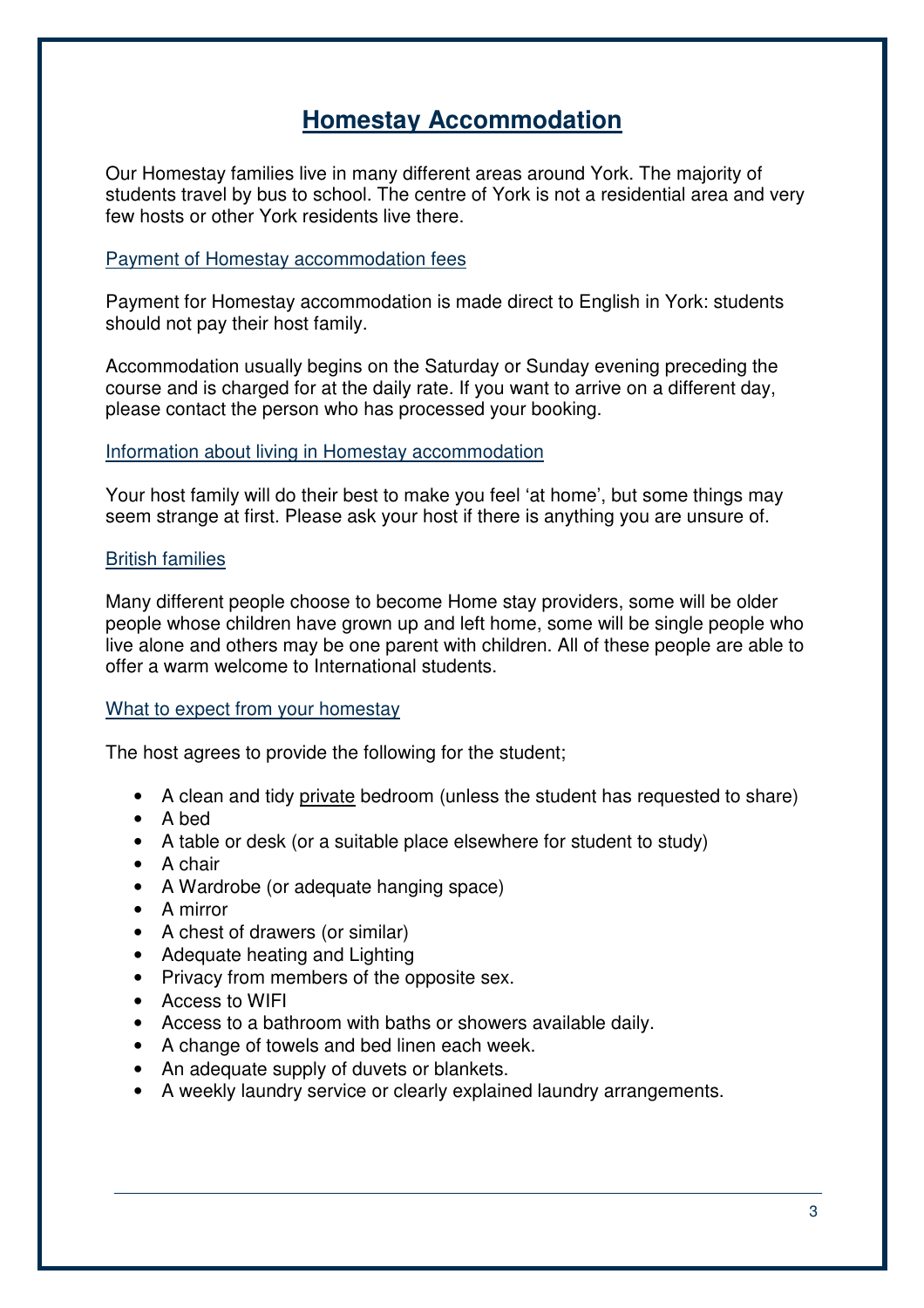There should be no more than 4 students in the home stay at any one time.

Students with the same first language will not be accommodated in the same home at the same time unless pre arranged with the student or agent.

## Contact with your Host

You have chosen to stay in home stay accommodation in order to learn more about British culture and to have the opportunity to practise your spoken English. We expect that your host will treat you as a member of their family and include you in family life as much as possible.

We ask that English is the only language spoken in the home and that you are willing to spend time chatting each day with the hosts. We find that most families are able to do this in the evening around meal times. You may also like to ask for help with your homework.

We encourage you to spend time with your host chatting and watching TV together sometimes but also to respect their right to privacy as appropriate.

#### **Important**

Remember that you are sharing a home, not staying in a hotel.

Remember it is polite to always ask first. If you are not sure about something, just ask. You can begin: 'Is it OK if I....'.

Ask your host what you may or may not do in the kitchen.

Usually you will be allowed to make hot drinks and snacks by yourself, but don't take food from the cupboards or fridge without asking first.

Keep the kitchen clean and tidy. If you have a drink or a snack, put glasses, cups and plates away when you have finished.

It is polite to offer to wash up or dry the dishes after a meal. Both males and females do this in Britain.

#### Meals

The host will provide breakfast and an evening meal 7 days a week with an optional light lunch or pack up at the weekend. The food provided should be nutritionally balanced and take into consideration any specified requests such as no pork / Vegetarian etc.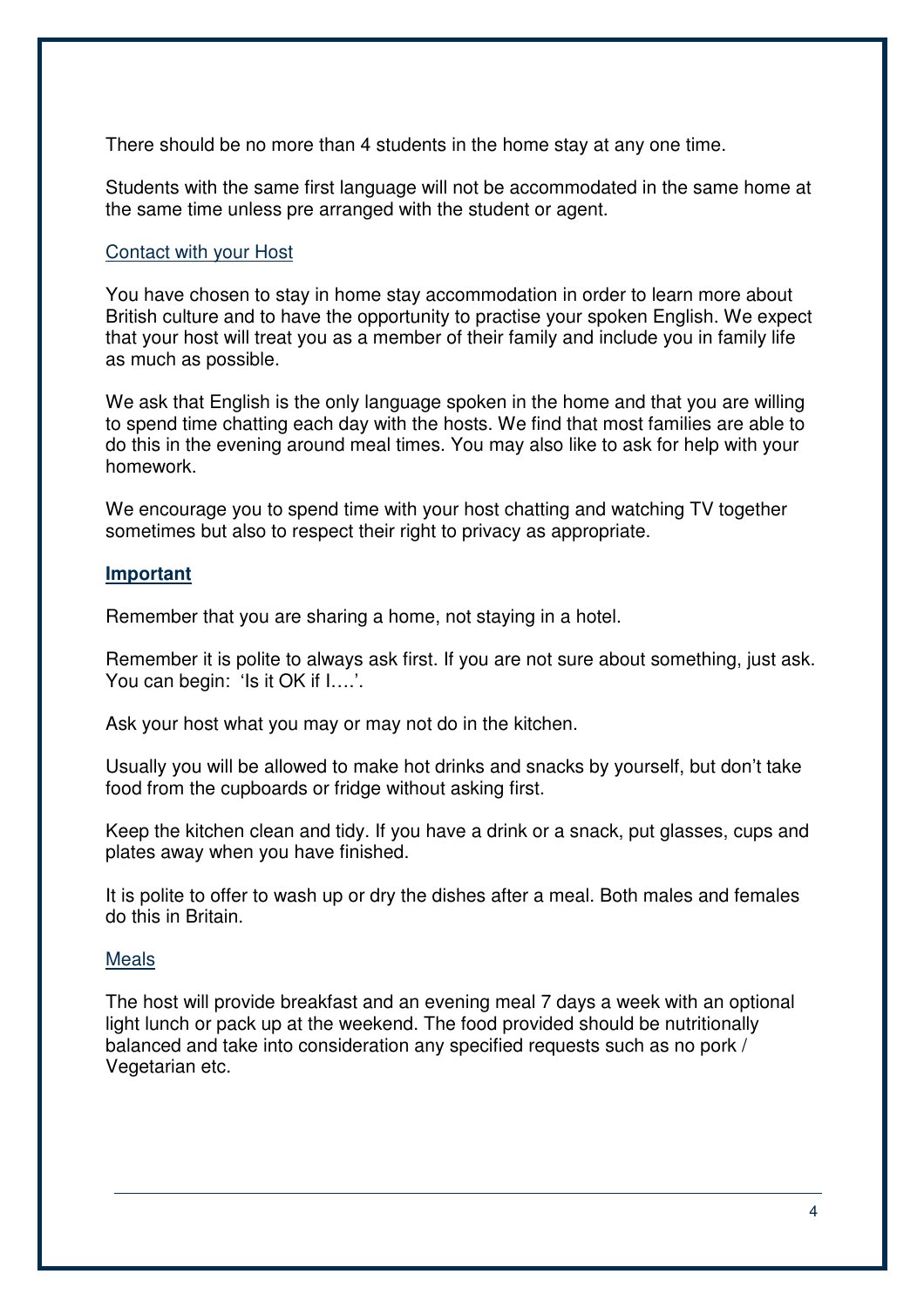The host family is NOT obliged to provide Halal meat. Halal meat is not widely available in York and most families do not buy Halal. There is a shop in York called Freshways where you can buy Halal food. Your host may be happy to cook it for you if you go and buy it yourself but check with them first and respect their decision if they say no.

Expect the food to be different. Try to be 'open-minded'. Take the opportunity to try lots of new, different foods. You might like them. Be prepared to try everything once. You only have to taste it. If you don't like it, you won't have to eat it. If you really miss food from your country, offer to make your host family a meal. Most supermarkets sell international food and spices. There are several international supermarkets in York.

## **Breakfast**

During the week this is often a quick meal, usually between 7am and 8am. Notice that this is a cold food breakfast. For example; cereal (such as cornflakes, muesli, etc) with milk, toast and jam or marmalade, a glass of juice (orange, grapefruit, etc), tea or coffee. Tea is usually black with milk added and sometimes sugar.

## **Lunch**

During the week you will buy your own lunch from one of the many shops near our school. At the weekend you may be offered a light lunch at home or a packed lunch if you are going away for the day.

## **Dinner**

Dinner is usually eaten in the early evening at any time between 6pm and 8pm. Some families call this meal 'tea' or 'supper'.

## **If you are not going to be home for dinner please let your family know in advance.**

#### Using the bathroom

Just as you do at home, think about others. All families have slightly different ways of doing things.

If you share a bathroom with the rest of the family it is important to know the house rules or customs. You should ask your host what times are best for you to use the bathroom for a shower or bath.

Try to keep the floor dry: remember to keep the shower curtain inside the bath tub. If you spill any water on the floor you should dry it up straight away.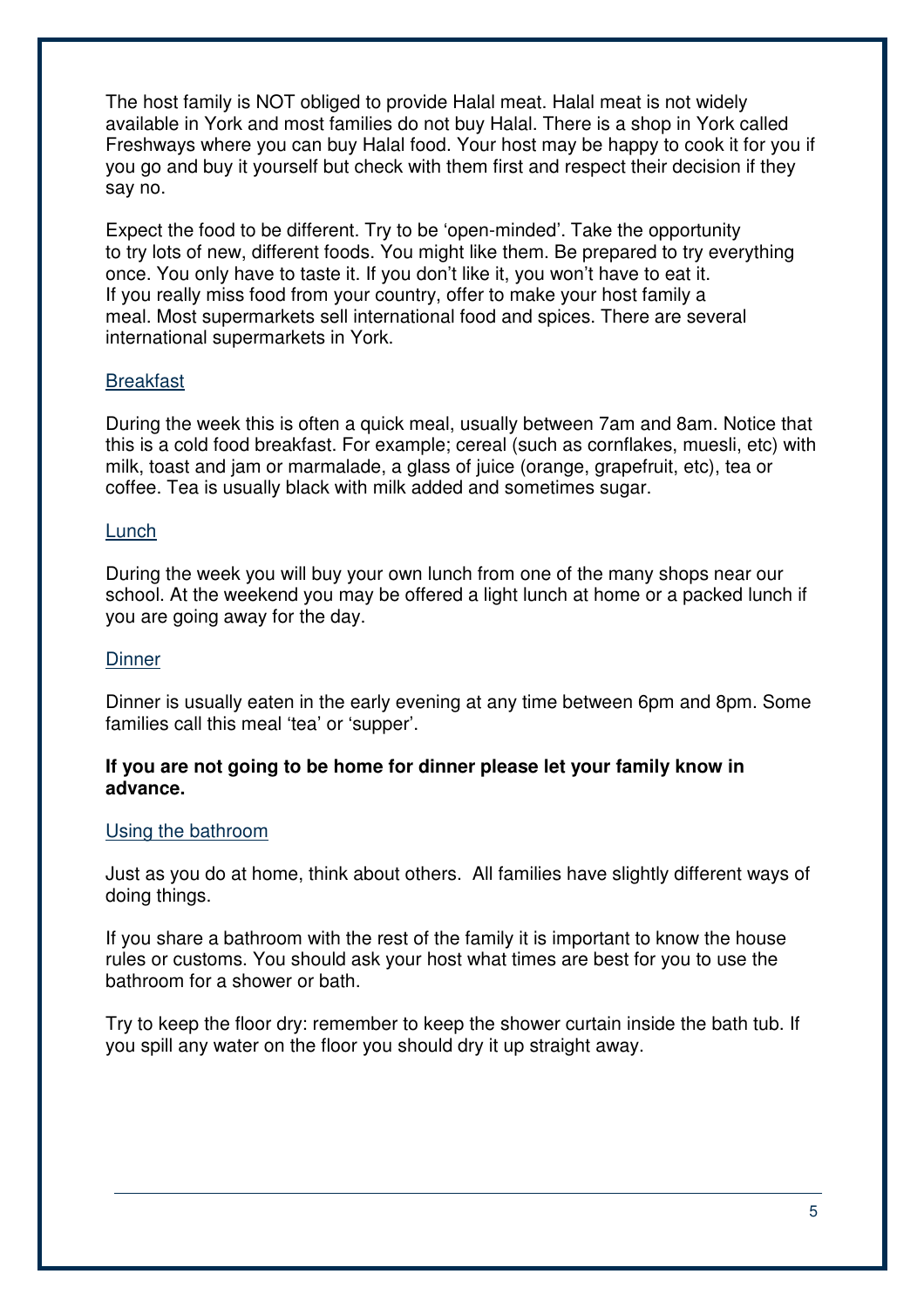If there is anything that you are not sure about please ask your host family, they have lots of experience hosting students and will be happy to help you to settle in.

**If you have any problems or questions about your stay with a host family, please contact Rebecca in the school office, or on: 0044 (0)1904 636771 /**  rebecca.dunmore@york-associates.co.uk

## **What other accommodation options are available?**

We believe that Homestay accommodation is an excellent choice for students. It is a safe and economical option, and it encourages the maximum use of English during the evenings and weekends.

However, we realise that Homestay does not suit everyone, especially those students who plan to bring their family to York. Whilst English in York does not make hotel or rental property arrangements for students, we are happy to offer assistance and advice.

We recommend that students visit the following websites for initial information on prices and availability:

| Bed & Breakfast / Hotels -  | www.visityork.org                                                      |  |
|-----------------------------|------------------------------------------------------------------------|--|
|                             | www.booking.com                                                        |  |
| <b>Student Residences -</b> | http://www.studentcastle.co.uk                                         |  |
|                             | http://freshstudentliving.co.uk/location/york/foss-<br>studios/        |  |
|                             | http://www.unite-students.com/york/the-boulevard                       |  |
|                             | http://www.crm-students.com/crm-<br>accommodation/york/the-brickworks/ |  |

Short / long term Property Rental –

http://www.savethestudent.orgletting-agents/york

http://www.linleyandsimpson.co.uk

http://www.cityletsyork.co.uk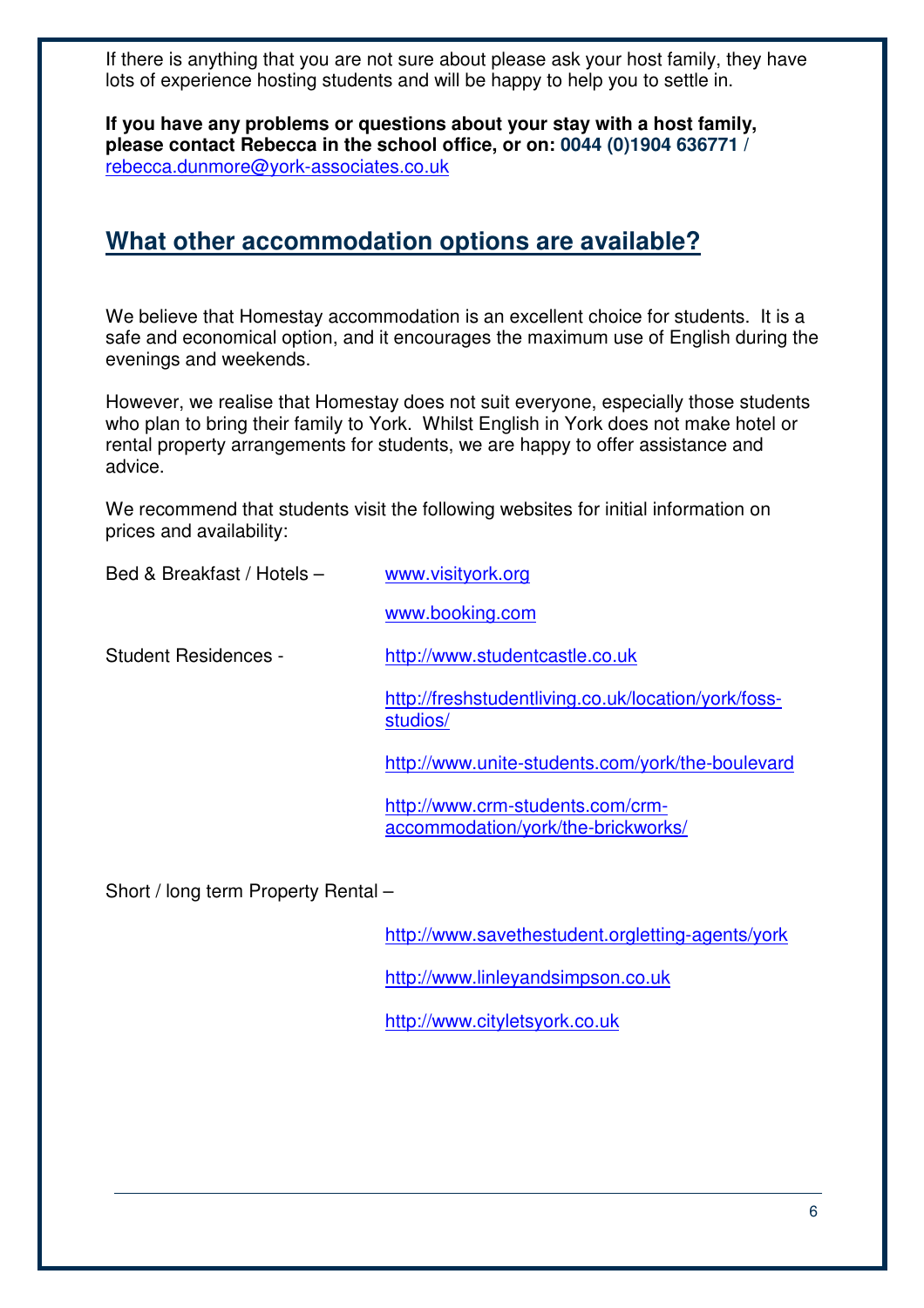# **Advice about renting private accommodation**

Renting a property in the UK is not as straightforward as it is in many other countries. It is a good idea to ask us to check any documents before you sign anything.

Before you visit any properties you should consider the area you wish to live in, make sure it is safe. Consider how you will travel to School – is the property on a regular bus route or within walking distance?

You will need to look for a furnished property which will provide you with the basic things that you need such as a bed and a table and a settee etc. Unfurnished is basically an empty house. If it is a student property it may have pots and pans but if it is not, you may have to supply these yourself.

When you go to visit a property check that the house is clean and dry. Look out for any signs of damp or condensation. Are the doors and windows secured? Is there a fire alarm? Is the central heating gas or electric? Is there a washing machine in working order? Are the white goods (fridge, freezer, and cooker) of a decent standard? Is the bathroom shared or private?

Apart from the property itself you should also consider how much money you will need to pay the rent plus bills for gas, electricity, water, council tax, TV licence, internet provider, food, laundry, contents insurance and travel expenses.

Tenants must open accounts in their own name with the utility providers, pay every bill during the contract period, and at the end of the contract, organise and pay the final bills.

## Signing a Contract

Often contracts are more for the protection of the landlord/agency than you, the tenant, so before you sign a rental contract you should be fully aware of what you are signing. If you wish, the Accommodation Officer in English in York can do a check for you, but remember that this is not a legal check and once you have signed the contract it is legal whether you understand everything or not!

If you give the landlord/agency the details of a Guarantor, please remember that he/she will be responsible for your debts!

## Ending the Contract

Contracts are usually for six months or a year. Once you sign the contract, you must pay for the full term of the contract even if you decide to move to another property or a new city.

For every contract, you must give **one month's notice** to the landlord/agency **in writing,** giving clear details of when you will be leaving the property.